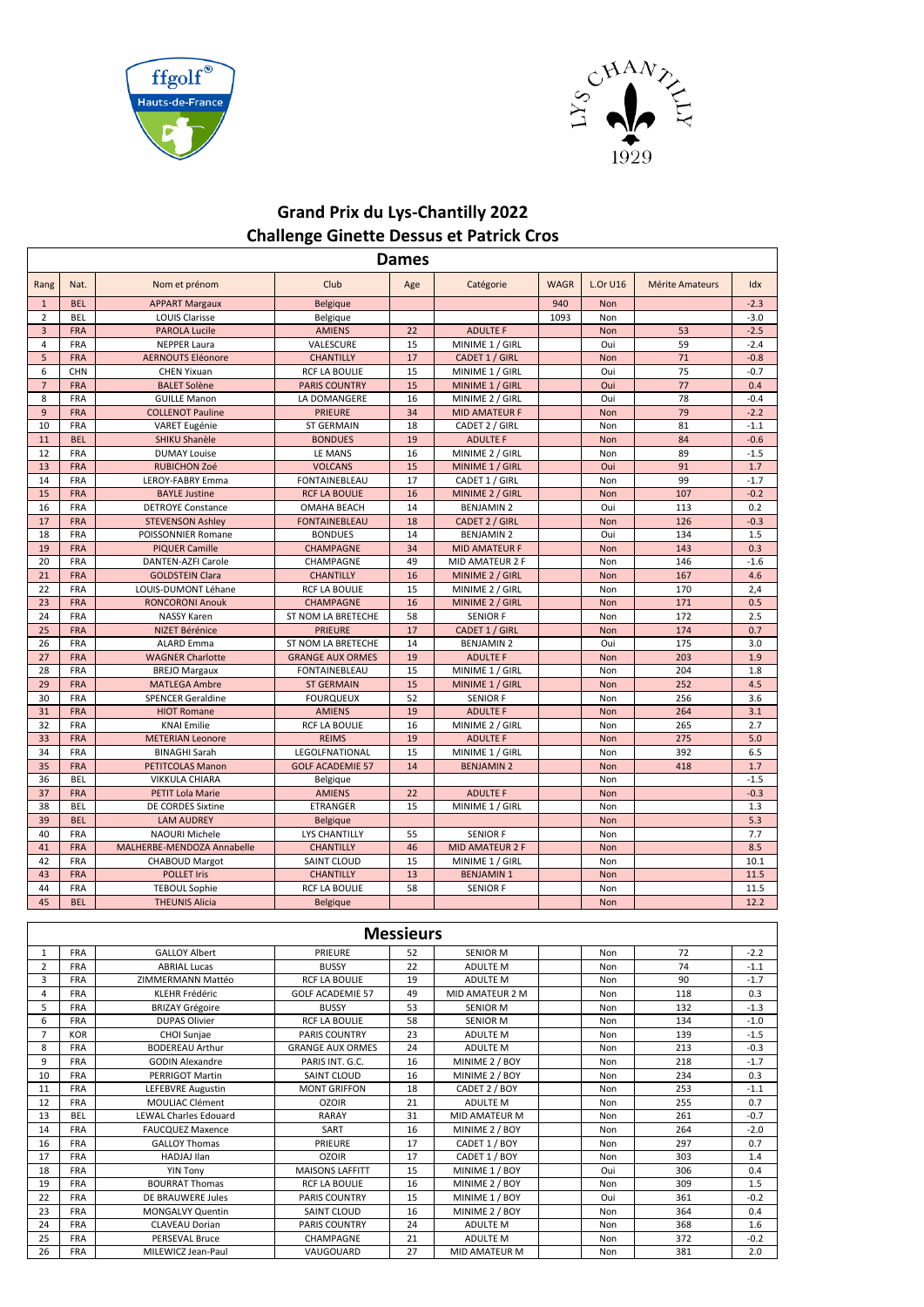| 27       | <b>FRA</b>               | <b>COTTE Nathan</b>                              | <b>MIONNAY</b>               | 16       | MINIME 2 / BOY                    | Non        | 382        | 0.8        |                 |
|----------|--------------------------|--------------------------------------------------|------------------------------|----------|-----------------------------------|------------|------------|------------|-----------------|
| 28       | FRA                      | POITRASSON Orphé                                 | VAUDREUIL                    | 17       | CADET 1 / BOY                     | Non        | 385        | 1.7        |                 |
| 29       | <b>FRA</b>               | AMMEUX-BOULANGER Martin                          | <b>BONDUES</b>               | 18       | CADET 2 / BOY                     | Non        | 392        | 0.6        |                 |
| 30       | FRA                      | <b>LOPEZ Joss</b>                                | <b>BUSSY</b>                 | 16       | MINIME 2 / BOY                    | Non        | 406        | 1.0        |                 |
| 31       | FRA                      | <b>GRIZOT Louis</b>                              | <b>RCF LA BOULIE</b>         | 16       | MINIME 2 / BOY                    | Non        | 410        | 1.2        |                 |
| 32       | FRA                      | <b>VOLLANT Loris</b>                             | LAC D'ANNECY                 | 21       | ADULTE M                          | Non        | 415        | 2.0        |                 |
| 33       | <b>FRA</b>               | <b>DAKICHE Enzo</b>                              | CHANTILLY                    | 18       | CADET 2 / BOY                     | Non        | 419        | 1.1        |                 |
| 34       | FRA                      | <b>DEMAILLY Louis</b>                            | <b>BUSSY</b>                 | 15       | MINIME 1 / BOY                    | Oui        | 421        | 2.7        |                 |
| 35       | <b>FRA</b>               | <b>LOZACH Alexis</b>                             | <b>ISABELLA</b>              | 37       | MID AMATEUR M                     | Non        | 429        | 0.8        |                 |
| 36       | <b>FRA</b>               | <b>BOYER Hugo</b>                                | <b>BONDUES</b>               | 17       | CADET 1 / BOY                     | Non        | 436        | 1.9        |                 |
| 37       | <b>FRA</b>               | CIANCALEONI Coglin                               | <b>MERIGNIES</b>             | 18       | CADET 2 / BOY                     | Non        | 456        | 1.6        |                 |
| 38       | FRA                      | <b>MOULIAC Paul-Antoine</b>                      | <b>OZOIR</b>                 | 18       | CADET 2 / BOY                     | Non        | 459        | 0.8        |                 |
| 39       | FRA                      | <b>GRIMONPON Paul</b>                            | <b>MERIGNIES</b>             | 18       | CADET 2 / BOY                     | Non        | 468        | 1.3        |                 |
| 40       | <b>FRA</b>               | <b>LIENARD Arthur</b>                            | <b>BONDUES</b>               | 21       | <b>ADULTE M</b>                   | Non        | 474        | 3.1        |                 |
| 41       | FRA                      | <b>GAUTIER Xavier</b>                            | <b>RARAY</b>                 | 55       | <b>SENIOR M</b>                   | Non        | 479        | 2.0        |                 |
| 42       | <b>FRA</b>               | <b>BONNET Norman</b>                             | MEDOC                        | 23       | <b>ADULTE M</b>                   | Non        | 488        | 0.4        |                 |
| 43       | FRA                      | <b>HECQUET Maxime</b>                            | <b>BONDUES</b>               | 33       | MID AMATEUR M                     | Non        | 489        | 2.1        |                 |
| 44       | <b>FRA</b>               | <b>LARDEUX Louis</b>                             | LE MANS                      | 22       | <b>ADULTE M</b>                   |            | 503        | 1.0        |                 |
| 45       | FRA                      | <b>LEMAIRE Clément</b>                           | <b>BORDELAIS</b>             | 34       | MID AMATEUR M                     | Non<br>Non | 509        | 0.7        |                 |
| 46       | <b>FRA</b>               | <b>DUBOIS Paul</b>                               | <b>OZOIR</b>                 | 22       | <b>ADULTE M</b>                   |            | 518        | 3.0        |                 |
| 47       | <b>FRA</b>               | <b>CORNET-VERNET Adrien</b>                      | <b>ST GERMAIN</b>            | 17       | CADET 1 / BOY                     | Non        | 522        | 0.7        |                 |
|          | <b>FRA</b>               |                                                  | <b>RCF LA BOULIE</b>         | 17       | CADET 1 / BOY                     | Non        |            | 2.8        |                 |
| 48       |                          | <b>LABORDE Baptiste</b>                          |                              | 43       |                                   | Non        | 531        |            |                 |
| 49<br>51 | FRA<br><b>FRA</b>        | <b>GUYEN Alexandre</b>                           | <b>LYS CHANTILLY</b>         | 16       | MID AMATEUR 2 M<br>MINIME 2 / BOY | Non<br>Non | 559<br>577 | 1.6<br>2.9 |                 |
|          |                          | <b>TOSTIVINT Martin</b>                          | ST NOM LA BRETECHE           |          |                                   |            | 580        | 2.5        |                 |
| 52<br>53 | FRA<br>FRA               | <b>CHABOUD Edgar</b>                             | SAINT CLOUD<br>MEDOC         | 17<br>45 | CADET 1 / BOY<br>MID AMATEUR 2 M  | Non        | 584        | 2.2        |                 |
| 54       | <b>FRA</b>               | <b>VAYSSE Frederic</b><br>PEZOUS Quentin         | <b>STADE FRANCAIS</b>        | 17       | CADET 1 / BOY                     | Non<br>Non | 599        | 3.5        |                 |
| 55       | FRA                      |                                                  | <b>LYS CHANTILLY</b>         | 58       | <b>SENIOR M</b>                   | Non        | 628        | 4.2        |                 |
| 56       | FRA                      | <b>CAULE Philippe</b><br><b>BOURDREL Edouard</b> | <b>AMIENS</b>                | 37       | MID AMATEUR M                     | Non        | 638        | 1.4        |                 |
| 57       | FRA                      | <b>CAILLAUX Brieuc</b>                           | <b>BONDUES</b>               | 16       | MINIME 2 / BOY                    |            | 656        | 3.2        |                 |
| 58       | <b>FRA</b>               | LABERNEDE Jean-Christophe                        | REBETZ                       | 31       | MID AMATEUR M                     | Non<br>Non | 663        | 0.6        |                 |
| 59       | FRA                      | <b>CHAUVEL Guillaume</b>                         | PRIEURE                      | 40       | MID AMATEUR 2 M                   | Non        | 682        | $-0.1$     |                 |
| 60       | LUX                      | ROJAS Stefan                                     | <b>GOLF ACADEMIE 57</b>      | 17       | CADET 1 / BOY                     | Non        | 707        | $-0.3$     |                 |
| 61       | <b>FRA</b>               | <b>PUISEUX Louis</b>                             | <b>RCF LA BOULIE</b>         | 20       | <b>ADULTE M</b>                   | Non        | 728        | 3.3        |                 |
| 62       | <b>FRA</b>               | LE JEUNE Anis                                    | <b>BRETAGNE</b>              | 18       | CADET 2 / BOY                     | Non        | 731        | 2.7        |                 |
| 63       | FRA                      | <b>DONADIEU Virgile</b>                          | <b>ISLE ADAM</b>             | 27       | MID AMATEUR M                     | Non        | 734        | 1.2        |                 |
| 64       | <b>FRA</b>               | <b>MATLEGA Andrea</b>                            | <b>ST GERMAIN</b>            | 18       | CADET 2 / BOY                     | Non        | 742        | 3.2        |                 |
|          |                          |                                                  |                              |          |                                   |            | 756        |            |                 |
| 65<br>66 | <b>FRA</b><br><b>FRA</b> | DE JESUS-REZZOUG Anis<br><b>COLAVITI Andrew</b>  | <b>BUSSY</b><br><b>BUSSY</b> | 15<br>20 | MINIME 1 / BOY<br>ADULTE M        | Non<br>Non | 787        | 3.0<br>2.4 |                 |
| 67       | <b>FRA</b>               | THACH DELACROIX Enzo                             | ST NOM LA BRETECHE           | 14       | <b>BENJAMIN 2</b>                 | Non        | 799        | 3.8        |                 |
| 68       | <b>FRA</b>               | <b>BAILLEUL Pierre Louis</b>                     | <b>BONDUES</b>               | 21       | <b>ADULTE M</b>                   | <b>Non</b> |            | 1.7        | <b>WC LIGUE</b> |
| 69       | <b>FRA</b>               | <b>HARDY Gabriel</b>                             | <b>CHANTILLY</b>             | 17       | CADET 1 / BOY                     | Non        | 1021       | 2.9        | <b>WC LIGUE</b> |
| 70       | <b>FRA</b>               | <b>BISSAY Cyriel</b>                             | <b>BONDUES</b>               | 16       | MINIME 2 / BOY                    | Non        |            | 3.0        | <b>WC LIGUE</b> |
| 71       | <b>FRA</b>               | <b>LOMBARD-DANIEL Vassily</b>                    | <b>CHANTILLY</b>             | 17       | CADET 1 / BOY                     | Non        |            | 3.2        | <b>WC LIGUE</b> |
| 72       | FRA                      | <b>MOUTY Rafaël</b>                              | <b>CHANTILLY</b>             | 14       | <b>BENJAMIN 2</b>                 | <b>Non</b> |            | 3.5        | <b>WC LIGUE</b> |
| 73       | <b>FRA</b>               | <b>DELON Vladimir</b>                            | <b>CHANTILLY</b>             | 15       | MINIME 1 / BOY                    | Non        |            | 4.0        | <b>WC LIGUE</b> |
| 74       | <b>FRA</b>               | <b>DELIGNIÈRES Merlin</b>                        | <b>CHAMPAGNE</b>             | 15       | MINIME 1 / BOY                    | <b>Non</b> |            | 8.5        | <b>WC LIGUE</b> |
| 75       | <b>FRA</b>               | <b>ORFAIT - CARON Solal</b>                      | <b>WIMEREUX</b>              | 17       | CADET 1 / BOY                     | <b>Non</b> |            | 4.5        | <b>WC LIGUE</b> |
| 76       | FRA                      | <b>PADIEU Ernest</b>                             | <b>AMIENS</b>                | 14       | <b>BENJAMIN 2</b>                 | Non        |            | 9.0        | <b>WC LIGUE</b> |
| 77       | FRA                      | <b>LANCRY François</b>                           | <b>LYS CHANTILLY</b>         | 61       | <b>SENIOR M</b>                   | <b>Non</b> | 896        | 3.0        | <b>WC CLUB</b>  |
| 78       | FRA                      | <b>PESEZ Adrien</b>                              | <b>LYS CHANTILLY</b>         | 28       | <b>MID AMATEUR M</b>              | <b>Non</b> |            | 2.7        | <b>WC CLUB</b>  |
| 79       | <b>FRA</b>               | <b>GILLES Félix</b>                              | <b>LYS CHANTILLY</b>         | 15       | MINIME 1 / BOY                    | <b>Non</b> |            | 11.7       | <b>WC CLUB</b>  |
|          |                          |                                                  |                              |          |                                   |            |            |            |                 |

| <b>LISTE D'ATTENTE</b> |            |                             |                         |    |                   |     |     |        |  |  |
|------------------------|------------|-----------------------------|-------------------------|----|-------------------|-----|-----|--------|--|--|
| $\mathbf{1}$           | FRA        | <b>AMMEUX Luc</b>           | <b>BONDUES</b>          | 50 | MID AMATEUR 2 M   | Non | 812 | 3.9    |  |  |
| $\overline{2}$         | <b>FRA</b> | <b>HURTEAU Xavier</b>       | <b>HAUT POITOU</b>      | 46 | MID AMATEUR 2 M   | Non | 836 | 5.5    |  |  |
| 3                      | <b>FRA</b> | <b>LAMBERT Ascelin</b>      | PARIS ILE-DE-FRANCE     | 42 | MID AMATEUR 2 M   | Non | 886 | 3.4    |  |  |
| 4                      | <b>LUX</b> | <b>ROJAS Andrew</b>         | <b>GOLF ACADEMIE 57</b> | 17 | CADET 1 / BOY     | Non | 904 | 2.1    |  |  |
| 5                      | <b>FRA</b> | <b>BLANCHET Sébastien</b>   | <b>SAINT CLOUD</b>      | 48 | MID AMATEUR 2 M   | Non | 955 | 1.8    |  |  |
| 6                      | <b>FRA</b> | RABARY Adrian               | <b>BUSSY</b>            | 15 | MINIME 1 / BOY    | Non | 968 | 5.4    |  |  |
| $\overline{7}$         | <b>FRA</b> | <b>LOUSTAUD Matthis</b>     | <b>RCF LA BOULIE</b>    | 18 | CADET 2 / BOY     | Non | 985 | 4.5    |  |  |
| 8                      | <b>FRA</b> | LE GRAND Raphaël            | <b>SAINT CLOUD</b>      | 17 | CADET 1 / BOY     | Non | 993 | 6.3    |  |  |
| 9                      | <b>BEL</b> | <b>GRINBERG Lev</b>         |                         |    |                   | Non |     | $-3.5$ |  |  |
| 10                     | <b>BEL</b> | <b>NORMAND Nicolas</b>      |                         |    |                   | Non |     | $-1.2$ |  |  |
| 11                     | <b>NLD</b> | DE GELDER Gavin             |                         |    |                   | Non |     | $-1.1$ |  |  |
| 12                     | <b>FRA</b> | PEZZOT Noah                 | Belgique                | 14 | CADET 2 / BOY     | Non |     | $-1.0$ |  |  |
| 13                     | <b>SWE</b> | <b>ELFVIN Oscar</b>         | RARAY                   | 23 | <b>ADULTE M</b>   | Non |     | $-0.8$ |  |  |
| 14                     | <b>BEL</b> | <b>PALENIK Maxime</b>       |                         |    |                   | Non |     | $-0.2$ |  |  |
| 15                     | <b>BEL</b> | <b>THEYS Adrien</b>         |                         |    |                   | Non |     | 0.9    |  |  |
| 16                     | FRA        | <b>DOUCERAIN Thomas</b>     | <b>RCF LA BOULIE</b>    | 18 | CADET 2 / BOY     | Non |     | 0.9    |  |  |
| 17                     | <b>BEL</b> | WATHELET Kolya              |                         |    |                   | Non |     | 1.0    |  |  |
| 18                     | <b>BEL</b> | <b>DEPROUW Jules</b>        |                         |    |                   | Non |     | 1.7    |  |  |
| 19                     | <b>BEL</b> | <b>MAHY Nino</b>            |                         |    |                   | Non |     | 2.2    |  |  |
| 20                     | <b>FRA</b> | <b>VIAUX Anthony</b>        | <b>ISLE ADAM</b>        | 47 | MID AMATEUR 2 M   | Non |     | 2.2    |  |  |
| 21                     | <b>FRA</b> | <b>CASAGRANDE Logan</b>     | VAUDREUIL               | 19 | <b>ADULTE M</b>   | Non |     | 2.3    |  |  |
| 22                     | <b>BEL</b> | <b>LAUWERS Edgar</b>        |                         |    |                   | Non |     | 2.6    |  |  |
| 23                     | <b>FRA</b> | <b>RIFFET Matthieu</b>      | <b>MARCILLY</b>         | 15 | MINIME 1 / BOY    | Non |     | 2.9    |  |  |
| 24                     | <b>BEL</b> | DE LANGE Thibau             |                         |    |                   | Non |     | 3.4    |  |  |
| 25                     | <b>FRA</b> | LEBRUN Théophile            | ST NOM LA BRETECHE      | 14 | <b>BENJAMIN 2</b> | Non |     | 3.4    |  |  |
| 26                     | FRA        | D'ARTENSAC Pierre           | <b>OZOIR</b>            | 31 | MID AMATEUR M     | Non |     | 3.4    |  |  |
| 27                     | <b>FRA</b> | <b>BOUCHENOT Romain</b>     | CHAMPAGNE               | 36 | MID AMATEUR M     | Non |     | 3.5    |  |  |
| 28                     | <b>FRA</b> | <b>BERTHIER Théodore</b>    | <b>SAINT CLOUD</b>      | 15 | MINIME 1 / BOY    | Non |     | 3.6    |  |  |
| 29                     | <b>FRA</b> | <b>WEILL-ARNAUD Clement</b> | <b>OZOIR</b>            | 27 | MID AMATEUR M     | Non |     | 3.9    |  |  |
| 30                     | <b>MAR</b> | <b>ABHIM Ali</b>            | <b>PARIS COUNTRY</b>    | 48 | MID AMATEUR 2 M   | Non |     | 4.1    |  |  |
| 31                     | <b>FRA</b> | <b>LEBLANC Paco</b>         | <b>WIMEREUX</b>         | 17 | CADET 1 / BOY     | Non |     | 4.3    |  |  |
| 32                     | <b>FRA</b> | <b>ABHIM Elias</b>          | PARIS COUNTRY           | 15 | MINIME 1 / BOY    | Non |     | 4.3    |  |  |
| 33                     | <b>FRA</b> | <b>GERARD Clément</b>       | PRIEURE                 | 17 | CADET 1 / BOY     | Non |     | 4.7    |  |  |
| 34                     | <b>FRA</b> | <b>AUFFRET Eliott</b>       | CHANTILLY               | 16 | MINIME 2 / BOY    | Non |     | 4.9    |  |  |
| 35                     | <b>FRA</b> | <b>ELHAIK Steeve</b>        | <b>ISLE ADAM</b>        | 49 | MID AMATEUR 2 M   | Non |     | 5.5    |  |  |